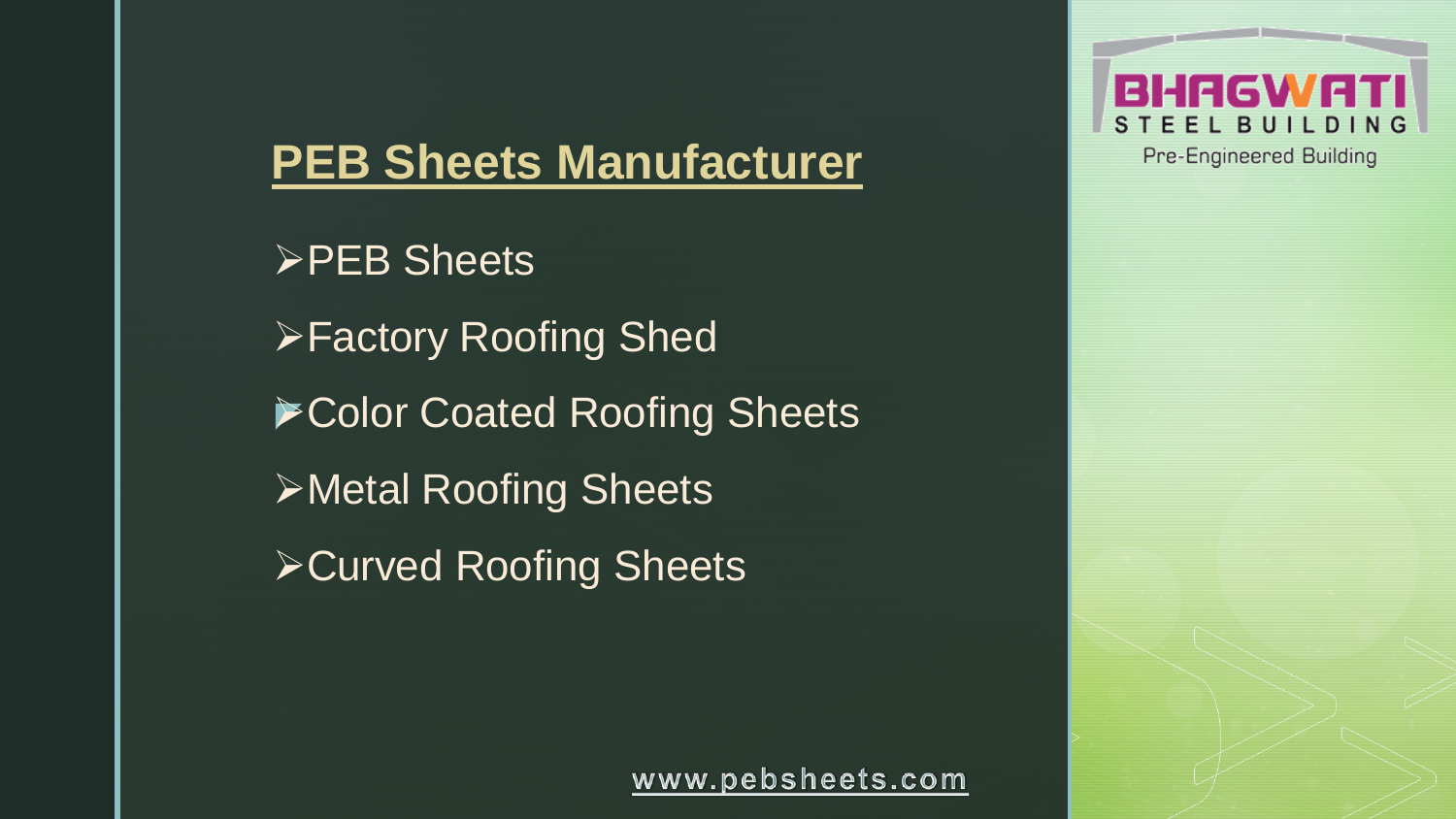## **PEB Sheets**



Upheld by our expansion and supplies, we have turned into leading **[PEB](http://pebsheets.com/peb-sheets.php) [Steel](http://pebsheets.com/peb-sheets.php) [Structure](http://pebsheets.com/peb-sheets.php) [Manufacturer](http://pebsheets.com/peb-sheets.php)**. Our furnished sheet is much acclaimed for qualities like sturdiness, adaptability in extension, condition well inclined etc.

These PEB Sheets is developed with the value guaranteed parts at our best in class creation unit. These sheets are utilized for sheeting basis, as rooftop and divider sheeting's are easy to get in different sizes with us at convenient cost.

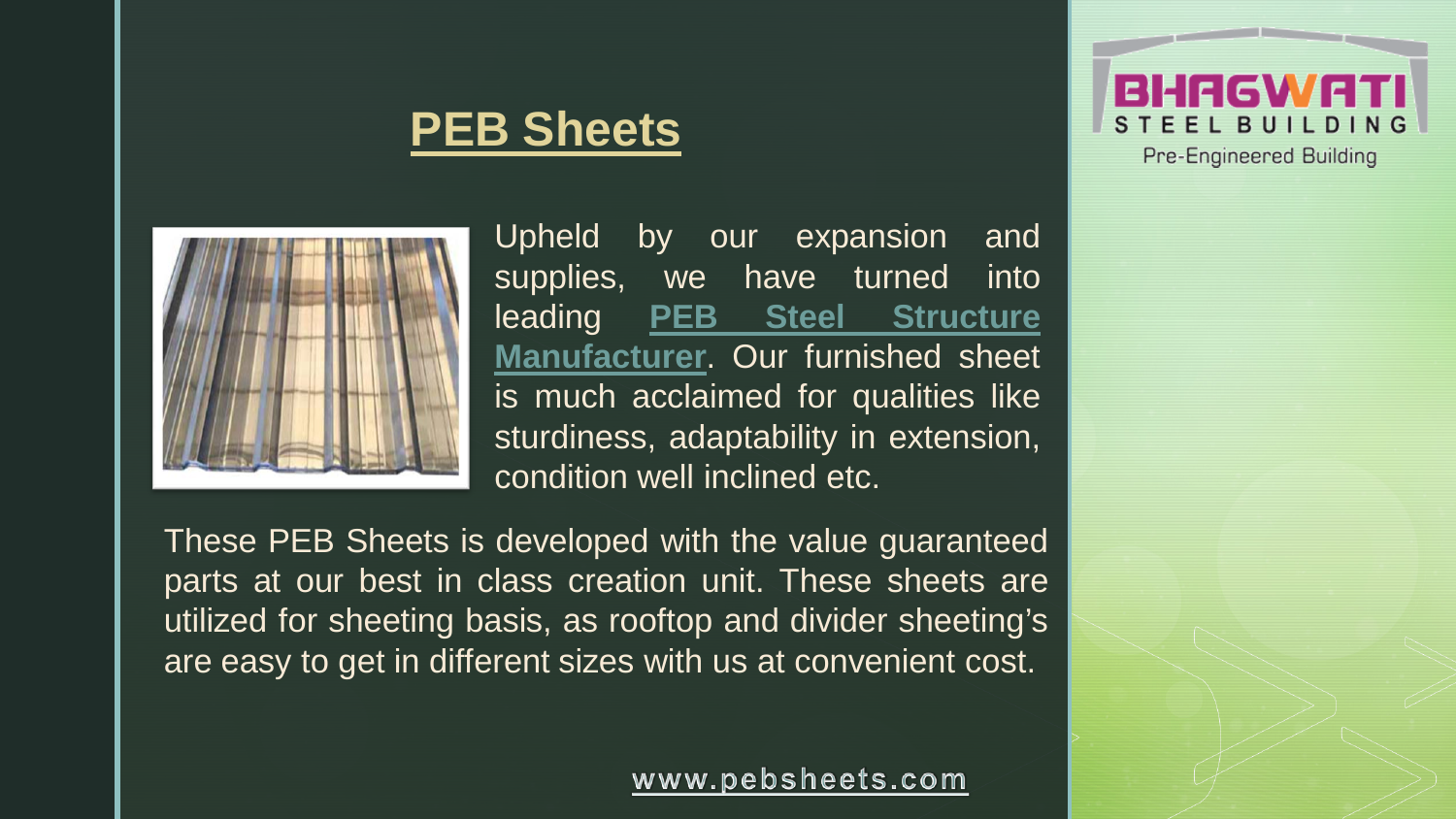## **Factory Roofing Shed**



Our companies Factory Roofing Shed are totally ecological in nature, both heatness and water resistant as it is designed by the durable steel materials to guarantee its high quality and life span.

Our factory sheds are specifically featured as UV proof and due to this many clients largely choosing our sheds for their factories. Our Factory Roofing Sheds are appropriate for distribution centers, creation houses etc.

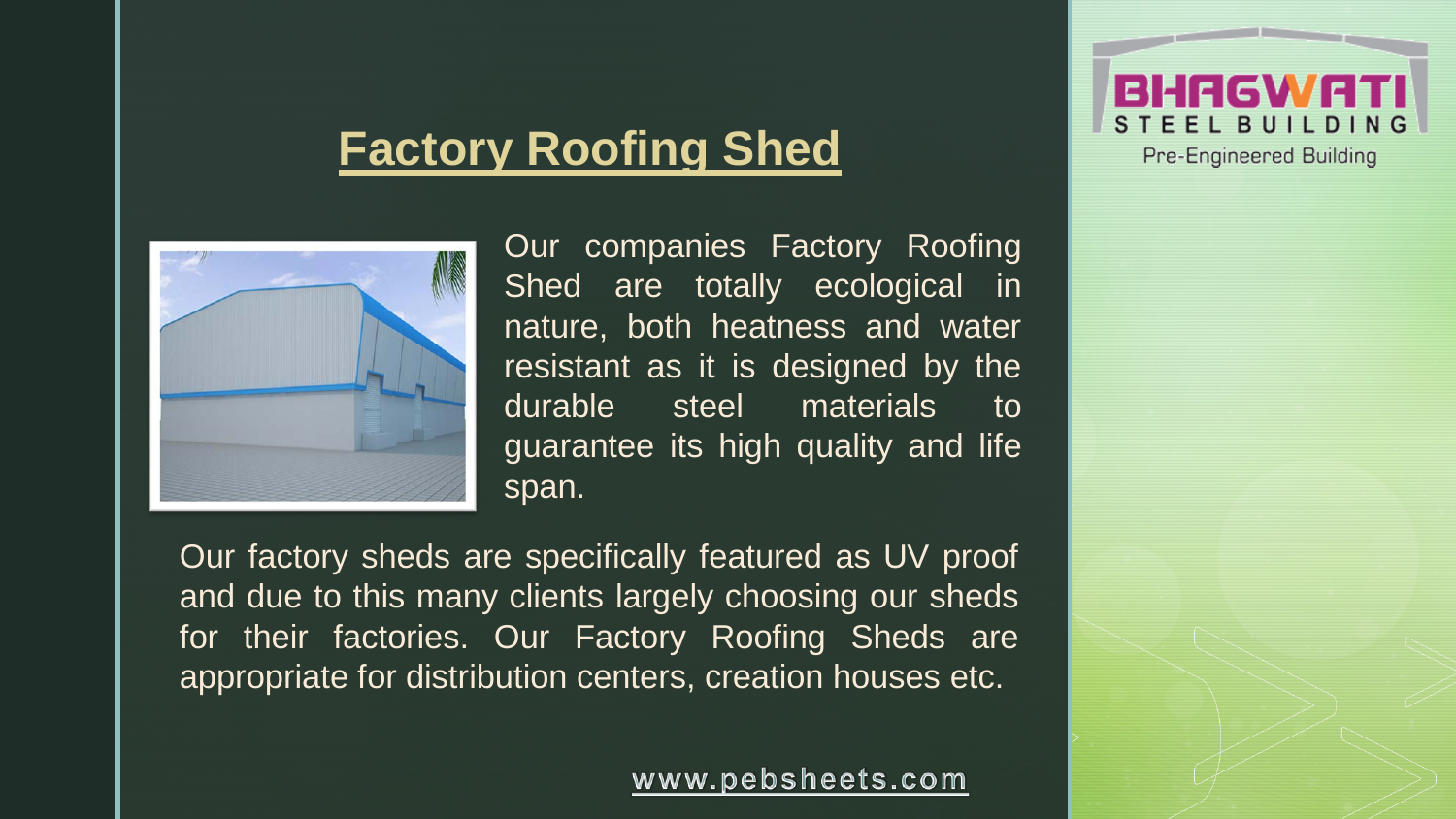## **Color Coated Roofing Sheets**



With our mastery in this space, we are enlisted as large providers of **Color Coated [Roofing](http://pebsheets.com/color-coated-roofing-sheets.php) Sheets**. Our seller base is high in the market and accordingly we make an ample scope of these sheets to customers.

There are distinctive sorts of Color Coated Roofing Sheets accessible to us in variations. Sheets we offer to our patrons are best known for their light weight, fine completion and safe from heatness.

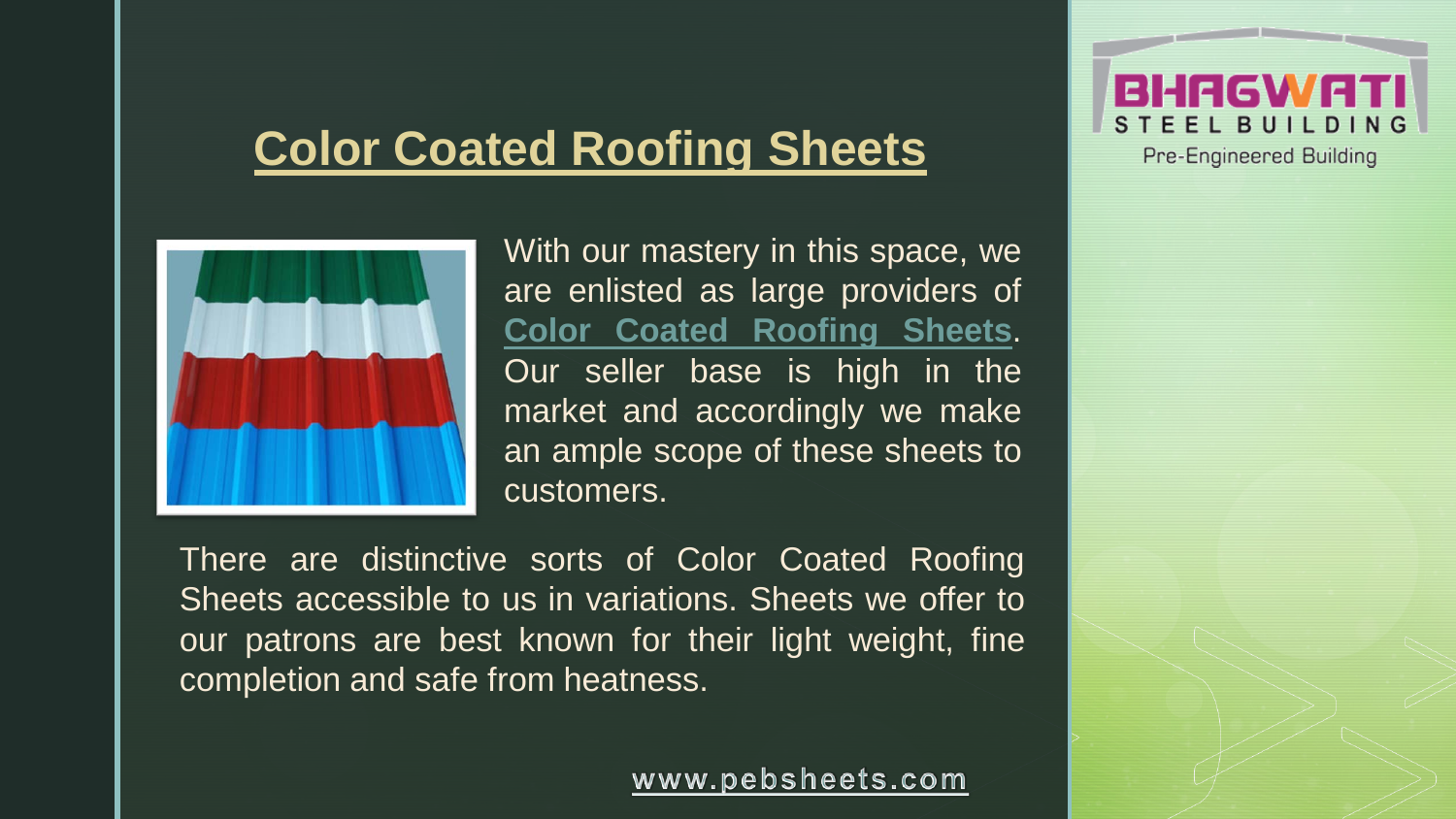## **Metal Roofing Sheets**



We have possessed the competence to give our customers the standard quality of items are being made with just right quality, after tough quality measures and our metal sheet is broadly utilized as material shed so as to cover processing plant, stopping zone.

Besides, remembering distinctive requests of the clients, we offer these sheets in diverse sizes and variations, additionally it given at the reasonable cost.

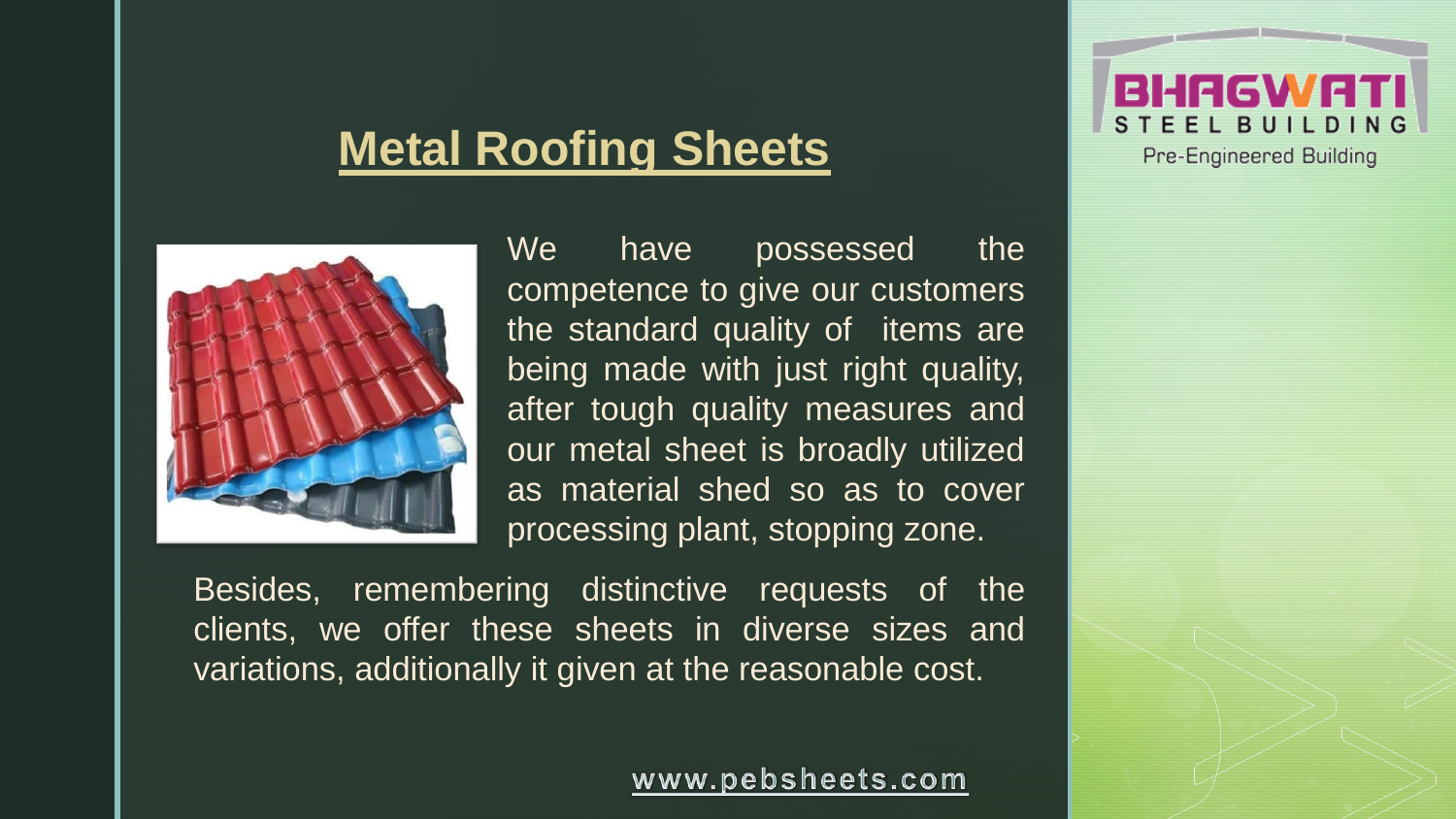## **Curved Roofing Sheets**



We are one of the flourishing manufacturers of **Curved [Roofing](http://pebsheets.com/enquiry.php) [Sheets](http://pebsheets.com/enquiry.php)** in India. This sheet is made by utilizing quality materials and it is specially created for thickness of covering relies upon the climate conditions.

This has assorted applications in construction sites vehicle zone, and business building. So as to meet the different needs of the clients, this Curved Sheet is accessible in various details at economical costs.

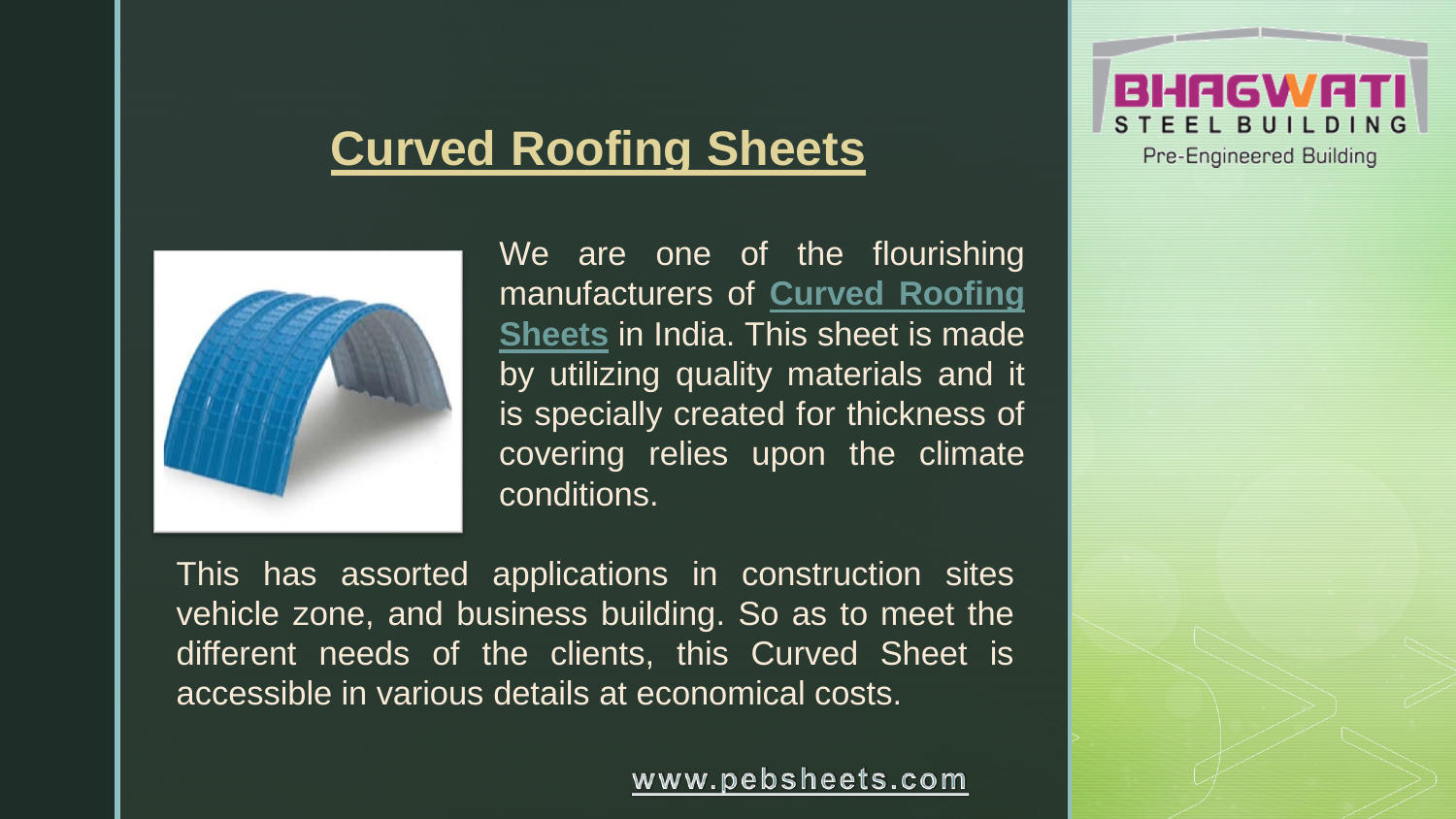# **CONTACT US**

### **Address:**

E-Sachin Industrial Park, Sachin, GIDC, Nr. Gate-1, Sachin-Surat, Gujarat, India.

#### **Mail :**

 $\blacktriangledown$ 

info@pebsheets.com bhagwati@pebindia.in